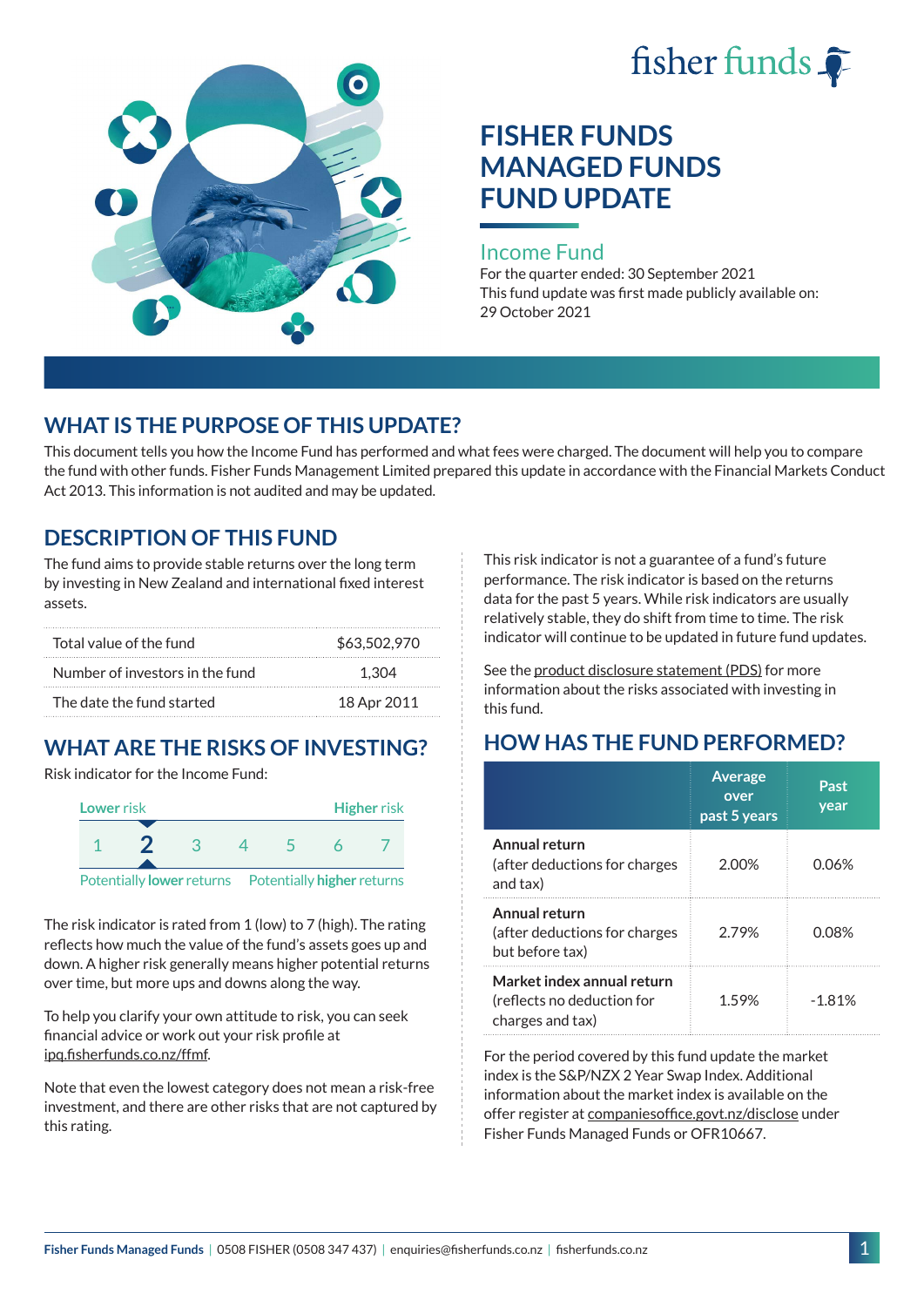## **ANNUAL RETURN GRAPH**



This shows the return after fund charges and tax for each year ending 31 March since the fund started. The last bar shows the average annual return since the fund started, up to 30 September 2021.

**Important:** This does not tell you how the fund will perform in the future.

Returns in this update are after tax at the highest prescribed investor rate (PIR) of tax for an individual New Zealand resident. Your tax may be lower. The market index return reflects no deduction for charges and tax.

### **WHAT FEES ARE INVESTORS CHARGED?**

Investors in the Income Fund are charged fund charges that include GST. In the year to 31 March 2021 these were:

|                                                | % of net asset value |  |
|------------------------------------------------|----------------------|--|
| <b>Total fund charges</b>                      | 0.92%                |  |
| Which are made up of:                          |                      |  |
| Total management and<br>administration charges | በ 92%                |  |
| Inding:                                        |                      |  |
| Manager's basic fee                            | 0.76%                |  |
| Other management and<br>administration charges | 0.16%                |  |
| <b>Total performance-based fees</b>            |                      |  |

Small differences in fees and charges can have a big impact on your investment over the long term.

### **EXAMPLE OF HOW THIS APPLIES TO AN INVESTOR**

Katie had \$10,000 in the fund at the start of the year and did not make any further contributions. At the end of the year, Katie received a return after fund charges were deducted of \$6 (that is 0.06% of her initial \$10,000). Katie did not pay other charges. This gives Katie a total return after tax of \$6 for the year.

## **WHAT DOES THE FUND INVEST IN?**

#### **Actual investment mix**

This shows the types of assets that the fund invests in.



#### **Target investment mix**

This shows the mix of assets that the fund generally intends to invest in.